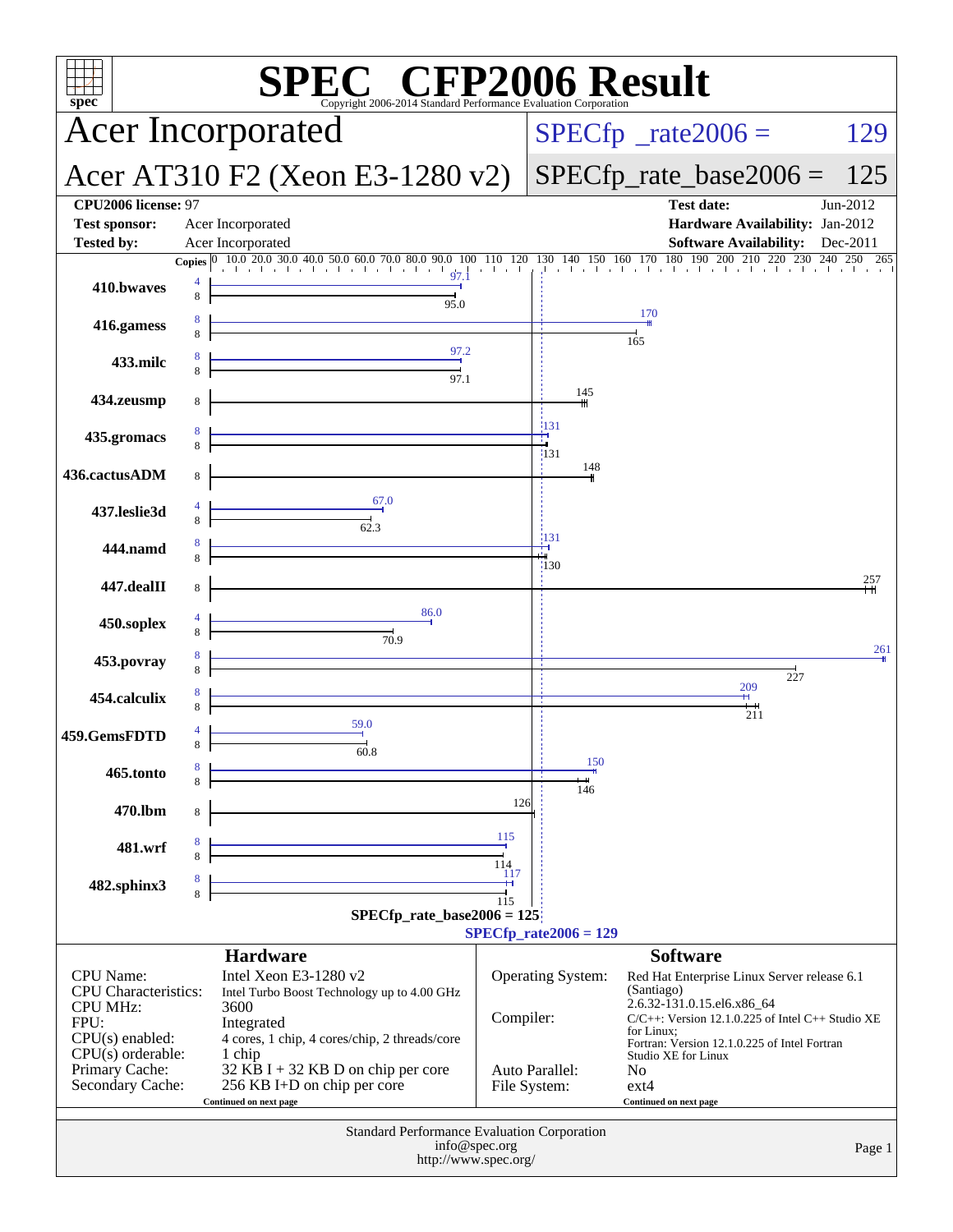

|                  |               |                                                                                                          |       |                |       | $\sim$         |       |                |                |              |                |              |                |              |
|------------------|---------------|----------------------------------------------------------------------------------------------------------|-------|----------------|-------|----------------|-------|----------------|----------------|--------------|----------------|--------------|----------------|--------------|
|                  |               |                                                                                                          |       | <b>Base</b>    |       |                |       |                |                |              | <b>Peak</b>    |              |                |              |
| <b>Benchmark</b> | <b>Copies</b> | <b>Seconds</b>                                                                                           | Ratio | <b>Seconds</b> | Ratio | <b>Seconds</b> | Ratio | <b>Copies</b>  | <b>Seconds</b> | <b>Ratio</b> | <b>Seconds</b> | <b>Ratio</b> | <b>Seconds</b> | <b>Ratio</b> |
| 410.bwayes       | 8             | 1144                                                                                                     | 95.0  | 1144           | 95.0  | 1145           | 95.0  |                | 561            | 96.9         | 558            | 97.3         | 560            | 97.1         |
| 416.gamess       | 8             | 948                                                                                                      | 165   | 948            | 165   | 948            | 165   | 8              | 920            | 170          | 916            | 171          | 922            | 170          |
| $433$ .milc      | 8             | 756                                                                                                      | 97.2  | 756            | 97.1  | 756            | 97.1  | 8              | 755            | 97.2         | 755            | 97.2         | 755            | 97.2         |
| 434.zeusmp       | 8             | 501                                                                                                      | 145   | 505            | 144   | 498            | 146   | 8              | 501            | 145          | 505            | 144          | 498            | 146          |
| 435.gromacs      | 8             | 437                                                                                                      | 131   | 439            | 130   | 437            | 131   | 8              | 436            | 131          | 437            | 131          | 436            | 131          |
| 436.cactusADM    | 8             | 646                                                                                                      | 148   | 647            | 148   | 643            | 149   | 8              | 646            | 148          | 647            | 148          | 643            | 149          |
| 437.leslie3d     | 8             | 1208                                                                                                     | 62.3  | 1209           | 62.2  | 1207           | 62.3  | $\overline{4}$ | 561            | 67.0         | 561            | 67.0         | 563            | 66.8         |
| 444.namd         | 8             | 492                                                                                                      | 131   | 504            | 127   | 493            | 130   | 8              | 489            | 131          | 488            | 132          | 488            | <u>131</u>   |
| 447.dealII       | 8             | 356                                                                                                      | 257   | 354            | 258   | 360            | 254   | 8              | 356            | 257          | 354            | 258          | 360            | 254          |
| $450$ .soplex    | 8             | 942                                                                                                      | 70.9  | 942            | 70.8  | 941            | 70.9  |                | 388            | 86.0         | 388            | 86.0         | 390            | 85.6         |
| $453$ .povray    | 8             | 187                                                                                                      | 227   | 187            | 227   | 187            | 227   | 8              | 163            | 261          | 163            | 261          | 163            | 262          |
| 454.calculix     | 8             | 310                                                                                                      | 213   | 317            | 208   | 312            | 211   | $\overline{8}$ | 316            | 209          | 315            | 209          | 319            | 207          |
| 459.GemsFDTD     | 8             | 1397                                                                                                     | 60.8  | 1395           | 60.8  | 1397           | 60.8  | $\overline{4}$ | 718            | 59.1         | 720            | 59.0         | 720            | 59.0         |
| 465.tonto        | 8             | 540                                                                                                      | 146   | 552            | 143   | 536            | 147   | 8              | 526            | <b>150</b>   | 526            | 150          | 529            | 149          |
| 470.1bm          | 8             | 874                                                                                                      | 126   | 874            | 126   | 874            | 126   | 8              | 874            | 126          | 874            | 126          | 874            | 126          |
| 481.wrf          | 8             | 785                                                                                                      | 114   | 787            | 114   | 786            | 114   | 8              | 777            | 115          | 778            | 115          | 780            | 115          |
| 482.sphinx3      | 8             | 1356                                                                                                     | 115   | 1360           | 115   | 1361           | 115   | 8              | 1355           | 115          | 1328           | 117          | 1330           | 117          |
|                  |               | Results appear in the order in which they were run. Bold underlined text indicates a median measurement. |       |                |       |                |       |                |                |              |                |              |                |              |

#### **[Submit Notes](http://www.spec.org/auto/cpu2006/Docs/result-fields.html#SubmitNotes)**

 The taskset mechanism was used to bind copies to processors. The config file option 'submit' was used to generate taskset commands to bind each copy to a specific processor. For details, please see the config file.

#### **[Operating System Notes](http://www.spec.org/auto/cpu2006/Docs/result-fields.html#OperatingSystemNotes)**

Stack size set to unlimited using "ulimit -s unlimited"

#### **[Platform Notes](http://www.spec.org/auto/cpu2006/Docs/result-fields.html#PlatformNotes)**

 Sysinfo program /usr/cpu2006/config/sysinfo.rev6800 \$Rev: 6800 \$ \$Date:: 2011-10-11 #\$ 6f2ebdff5032aaa42e583f96b07f99d3 running on localhost.localdomain Tue Jun 12 21:41:37 2012

Continued on next page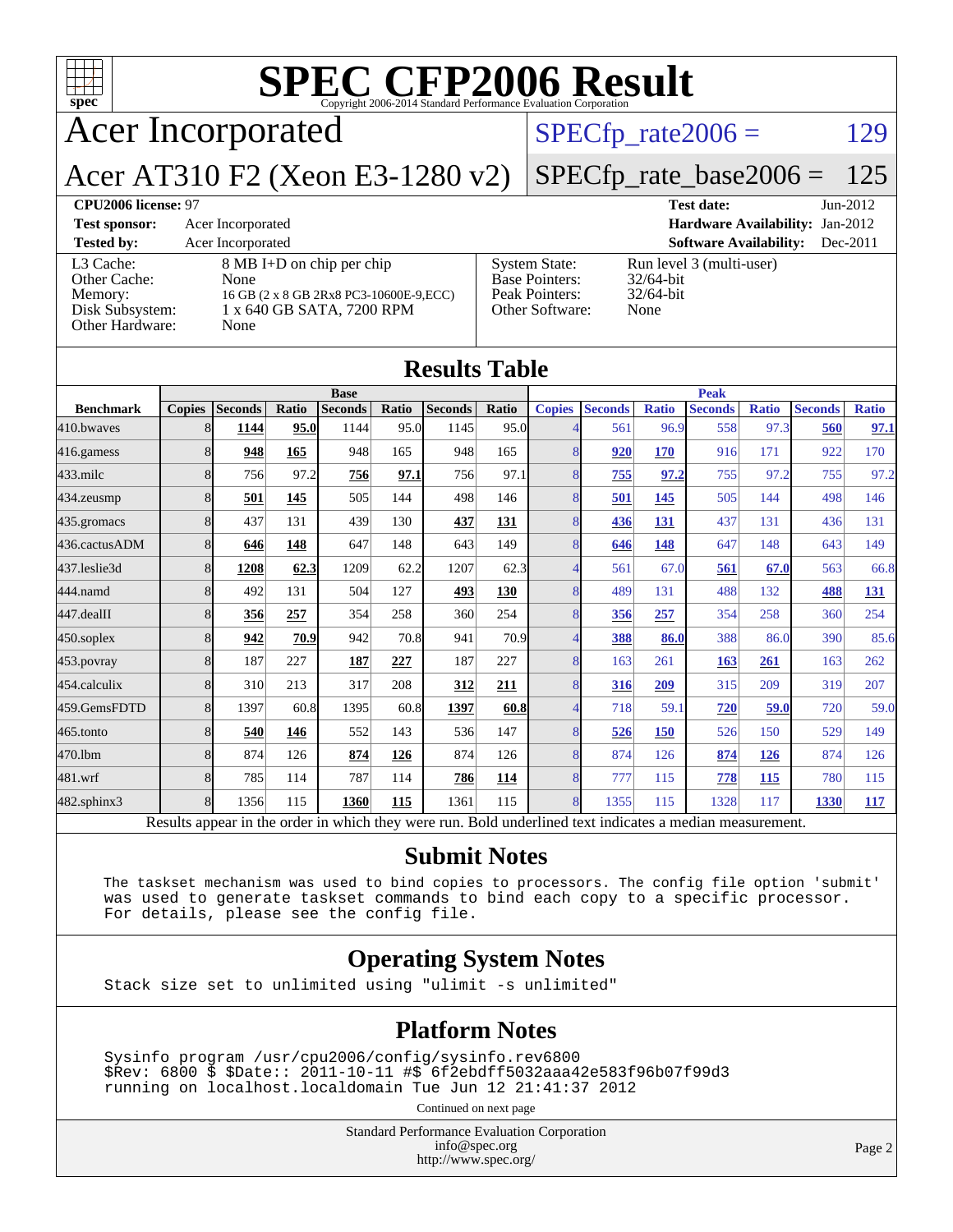| $spec^*$                                                         | <b>SPEC CFP2006 Result</b><br>Copyright 2006-2014 Standard Performance Evaluation Corporation                                                                                                                                                                                                                                                                                                                                                                                                                                                                                                                                                                                                                                                                                                                                                                                                                                                                                                                                                                                                                                                                                                                                                                                                                                                                                                                                                                                                                      |                                                                                                            |
|------------------------------------------------------------------|--------------------------------------------------------------------------------------------------------------------------------------------------------------------------------------------------------------------------------------------------------------------------------------------------------------------------------------------------------------------------------------------------------------------------------------------------------------------------------------------------------------------------------------------------------------------------------------------------------------------------------------------------------------------------------------------------------------------------------------------------------------------------------------------------------------------------------------------------------------------------------------------------------------------------------------------------------------------------------------------------------------------------------------------------------------------------------------------------------------------------------------------------------------------------------------------------------------------------------------------------------------------------------------------------------------------------------------------------------------------------------------------------------------------------------------------------------------------------------------------------------------------|------------------------------------------------------------------------------------------------------------|
|                                                                  | <b>Acer Incorporated</b>                                                                                                                                                                                                                                                                                                                                                                                                                                                                                                                                                                                                                                                                                                                                                                                                                                                                                                                                                                                                                                                                                                                                                                                                                                                                                                                                                                                                                                                                                           | $SPECfp\_rate2006 =$<br>129                                                                                |
|                                                                  | Acer AT310 F2 (Xeon E3-1280 v2)                                                                                                                                                                                                                                                                                                                                                                                                                                                                                                                                                                                                                                                                                                                                                                                                                                                                                                                                                                                                                                                                                                                                                                                                                                                                                                                                                                                                                                                                                    | $SPECfp_rate_base2006 =$<br>125                                                                            |
| CPU2006 license: 97<br><b>Test sponsor:</b><br><b>Tested by:</b> | Acer Incorporated<br>Acer Incorporated                                                                                                                                                                                                                                                                                                                                                                                                                                                                                                                                                                                                                                                                                                                                                                                                                                                                                                                                                                                                                                                                                                                                                                                                                                                                                                                                                                                                                                                                             | <b>Test date:</b><br>Jun-2012<br>Hardware Availability: Jan-2012<br><b>Software Availability:</b> Dec-2011 |
|                                                                  | <b>Platform Notes (Continued)</b>                                                                                                                                                                                                                                                                                                                                                                                                                                                                                                                                                                                                                                                                                                                                                                                                                                                                                                                                                                                                                                                                                                                                                                                                                                                                                                                                                                                                                                                                                  |                                                                                                            |
| uname $-a$ :<br>Memory:                                          | This section contains SUT (System Under Test) info as seen by<br>some common utilities. To remove or add to this section, see:<br>http://www.spec.org/cpu2006/Docs/config.html#sysinfo<br>From /proc/cpuinfo<br>model name : Intel(R) $Xeon(R)$ CPU E3-1280 V2 @ 3.60GHz<br>1 "physical id"s (chips)<br>8 "processors"<br>cores, siblings (Caution: counting these is hw and system dependent.<br>following excerpts from /proc/cpuinfo might not be reliable.<br>caution.)<br>cpu cores $: 4$<br>siblings : 8<br>physical 0: cores 0 1 2 3<br>cache size : 8192 KB<br>From /proc/meminfo<br>MemTotal:<br>16300904 kB<br>HugePages_Total:<br>0<br>Hugepagesize:<br>2048 kB<br>/usr/bin/lsb_release -d<br>Red Hat Enterprise Linux Server release 6.1 (Santiago)<br>From /etc/*release* /etc/*version*<br>redhat-release: Red Hat Enterprise Linux Server release 6.1 (Santiago)<br>system-release: Red Hat Enterprise Linux Server release 6.1 (Santiago)<br>system-release-cpe: cpe:/o:redhat:enterprise_linux:6server:ga:server<br>Linux localhost.localdomain 2.6.32-131.0.15.el6.x86_64 #1 SMP Tue May 10<br>15:42:40 EDT 2011 x86_64 x86_64 x86_64 GNU/Linux<br>run-level 3 Jun 12 11:45 last=5<br>SPEC is set to: /usr/cpu2006<br>Filesystem<br>Size Used Avail Use% Mounted on<br>Type<br>/dev/mapper/VolGroup-lv_root<br>50G<br>16G<br>$32G$ $34%$ /<br>$ext{4}$<br>Additional information from dmidecode:<br>2x Hynix/Hyundai HMT41GU7MFR8A-H9 8 GB 1333 MHz 2 rank<br>(End of data from sysinfo program) | The<br>Use with                                                                                            |
|                                                                  | <b>Standard Performance Evaluation Corporation</b><br>info@spec.org                                                                                                                                                                                                                                                                                                                                                                                                                                                                                                                                                                                                                                                                                                                                                                                                                                                                                                                                                                                                                                                                                                                                                                                                                                                                                                                                                                                                                                                | Page 3                                                                                                     |

<http://www.spec.org/>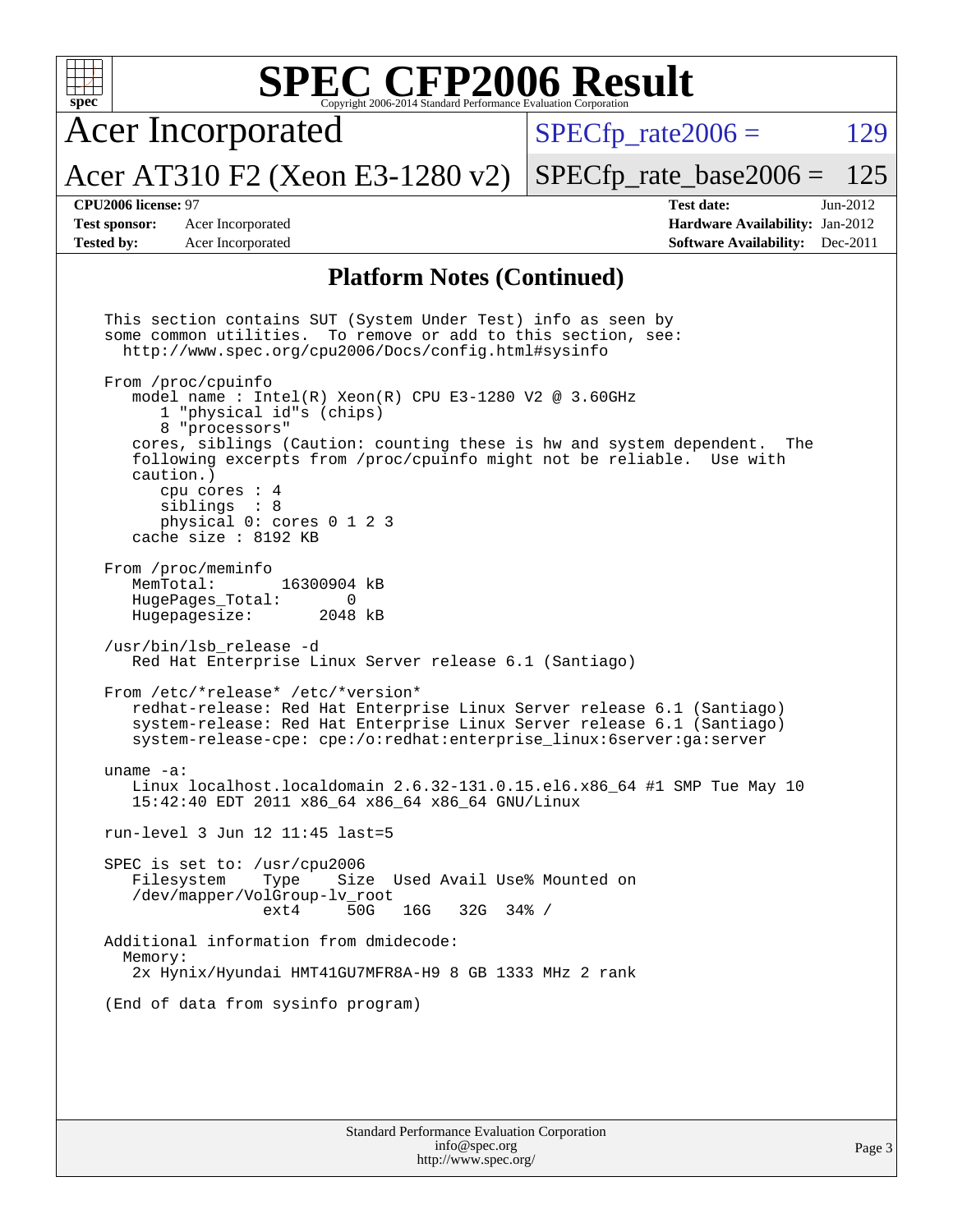

# **[SPEC CFP2006 Result](http://www.spec.org/auto/cpu2006/Docs/result-fields.html#SPECCFP2006Result)**

Acer Incorporated

Acer AT310 F2 (Xeon E3-1280 v2)

 $SPECTp_rate2006 = 129$ 

[SPECfp\\_rate\\_base2006 =](http://www.spec.org/auto/cpu2006/Docs/result-fields.html#SPECfpratebase2006) 125

**[Test sponsor:](http://www.spec.org/auto/cpu2006/Docs/result-fields.html#Testsponsor)** Acer Incorporated **Acceleration Acer Incorporated <b>[Hardware Availability:](http://www.spec.org/auto/cpu2006/Docs/result-fields.html#HardwareAvailability)** Jan-2012

**[CPU2006 license:](http://www.spec.org/auto/cpu2006/Docs/result-fields.html#CPU2006license)** 97 **[Test date:](http://www.spec.org/auto/cpu2006/Docs/result-fields.html#Testdate)** Jun-2012 **[Tested by:](http://www.spec.org/auto/cpu2006/Docs/result-fields.html#Testedby)** Acer Incorporated **[Software Availability:](http://www.spec.org/auto/cpu2006/Docs/result-fields.html#SoftwareAvailability)** Dec-2011

#### **[General Notes](http://www.spec.org/auto/cpu2006/Docs/result-fields.html#GeneralNotes)**

Environment variables set by runspec before the start of the run: LD LIBRARY PATH = "/usr/cpu2006/libs/32:/usr/cpu2006/libs/64"

 Binaries compiled on a system with 1x Core i7-860 CPU + 8GB memory using RHEL6.1 Transparent Huge Pages disabled with: echo never > /sys/kernel/mm/redhat\_transparent\_hugepage/enabled

## **[Base Compiler Invocation](http://www.spec.org/auto/cpu2006/Docs/result-fields.html#BaseCompilerInvocation)**

[C benchmarks](http://www.spec.org/auto/cpu2006/Docs/result-fields.html#Cbenchmarks): [icc -m64](http://www.spec.org/cpu2006/results/res2012q3/cpu2006-20120614-22884.flags.html#user_CCbase_intel_icc_64bit_0b7121f5ab7cfabee23d88897260401c)

[C++ benchmarks:](http://www.spec.org/auto/cpu2006/Docs/result-fields.html#CXXbenchmarks) [icpc -m64](http://www.spec.org/cpu2006/results/res2012q3/cpu2006-20120614-22884.flags.html#user_CXXbase_intel_icpc_64bit_bedb90c1146cab66620883ef4f41a67e)

[Fortran benchmarks](http://www.spec.org/auto/cpu2006/Docs/result-fields.html#Fortranbenchmarks): [ifort -m64](http://www.spec.org/cpu2006/results/res2012q3/cpu2006-20120614-22884.flags.html#user_FCbase_intel_ifort_64bit_ee9d0fb25645d0210d97eb0527dcc06e)

[Benchmarks using both Fortran and C](http://www.spec.org/auto/cpu2006/Docs/result-fields.html#BenchmarksusingbothFortranandC): [icc -m64](http://www.spec.org/cpu2006/results/res2012q3/cpu2006-20120614-22884.flags.html#user_CC_FCbase_intel_icc_64bit_0b7121f5ab7cfabee23d88897260401c) [ifort -m64](http://www.spec.org/cpu2006/results/res2012q3/cpu2006-20120614-22884.flags.html#user_CC_FCbase_intel_ifort_64bit_ee9d0fb25645d0210d97eb0527dcc06e)

 $410.1$   $\ldots$  paper apt tpc.

### **[Base Portability Flags](http://www.spec.org/auto/cpu2006/Docs/result-fields.html#BasePortabilityFlags)**

| 410.0Waves: -DSPEC CPU LP64                |                                                                |
|--------------------------------------------|----------------------------------------------------------------|
| 416.gamess: -DSPEC_CPU_LP64                |                                                                |
| 433.milc: -DSPEC CPU LP64                  |                                                                |
| 434.zeusmp: -DSPEC_CPU_LP64                |                                                                |
| 435.gromacs: -DSPEC_CPU_LP64 -nofor_main   |                                                                |
| 436.cactusADM: -DSPEC CPU LP64 -nofor main |                                                                |
| 437.leslie3d: -DSPEC CPU LP64              |                                                                |
| 444.namd: -DSPEC CPU LP64                  |                                                                |
| 447.dealII: -DSPEC_CPU_LP64                |                                                                |
| 450.soplex: -DSPEC_CPU_LP64                |                                                                |
| 453.povray: -DSPEC_CPU_LP64                |                                                                |
| 454.calculix: -DSPEC CPU LP64 -nofor main  |                                                                |
| 459.GemsFDTD: -DSPEC CPU LP64              |                                                                |
| 465.tonto: - DSPEC CPU LP64                |                                                                |
| 470.1bm: - DSPEC CPU LP64                  |                                                                |
|                                            | 481.wrf: -DSPEC_CPU_LP64 -DSPEC_CPU_CASE_FLAG -DSPEC_CPU_LINUX |
| 482.sphinx3: -DSPEC_CPU_LP64               |                                                                |
|                                            |                                                                |

### **[Base Optimization Flags](http://www.spec.org/auto/cpu2006/Docs/result-fields.html#BaseOptimizationFlags)**

[C benchmarks](http://www.spec.org/auto/cpu2006/Docs/result-fields.html#Cbenchmarks):

[-xAVX](http://www.spec.org/cpu2006/results/res2012q3/cpu2006-20120614-22884.flags.html#user_CCbase_f-xAVX) [-ipo](http://www.spec.org/cpu2006/results/res2012q3/cpu2006-20120614-22884.flags.html#user_CCbase_f-ipo) [-O3](http://www.spec.org/cpu2006/results/res2012q3/cpu2006-20120614-22884.flags.html#user_CCbase_f-O3) [-no-prec-div](http://www.spec.org/cpu2006/results/res2012q3/cpu2006-20120614-22884.flags.html#user_CCbase_f-no-prec-div) [-static](http://www.spec.org/cpu2006/results/res2012q3/cpu2006-20120614-22884.flags.html#user_CCbase_f-static) [-opt-prefetch](http://www.spec.org/cpu2006/results/res2012q3/cpu2006-20120614-22884.flags.html#user_CCbase_f-opt-prefetch) [-auto-p32](http://www.spec.org/cpu2006/results/res2012q3/cpu2006-20120614-22884.flags.html#user_CCbase_f-auto-p32) [-ansi-alias](http://www.spec.org/cpu2006/results/res2012q3/cpu2006-20120614-22884.flags.html#user_CCbase_f-ansi-alias)

Continued on next page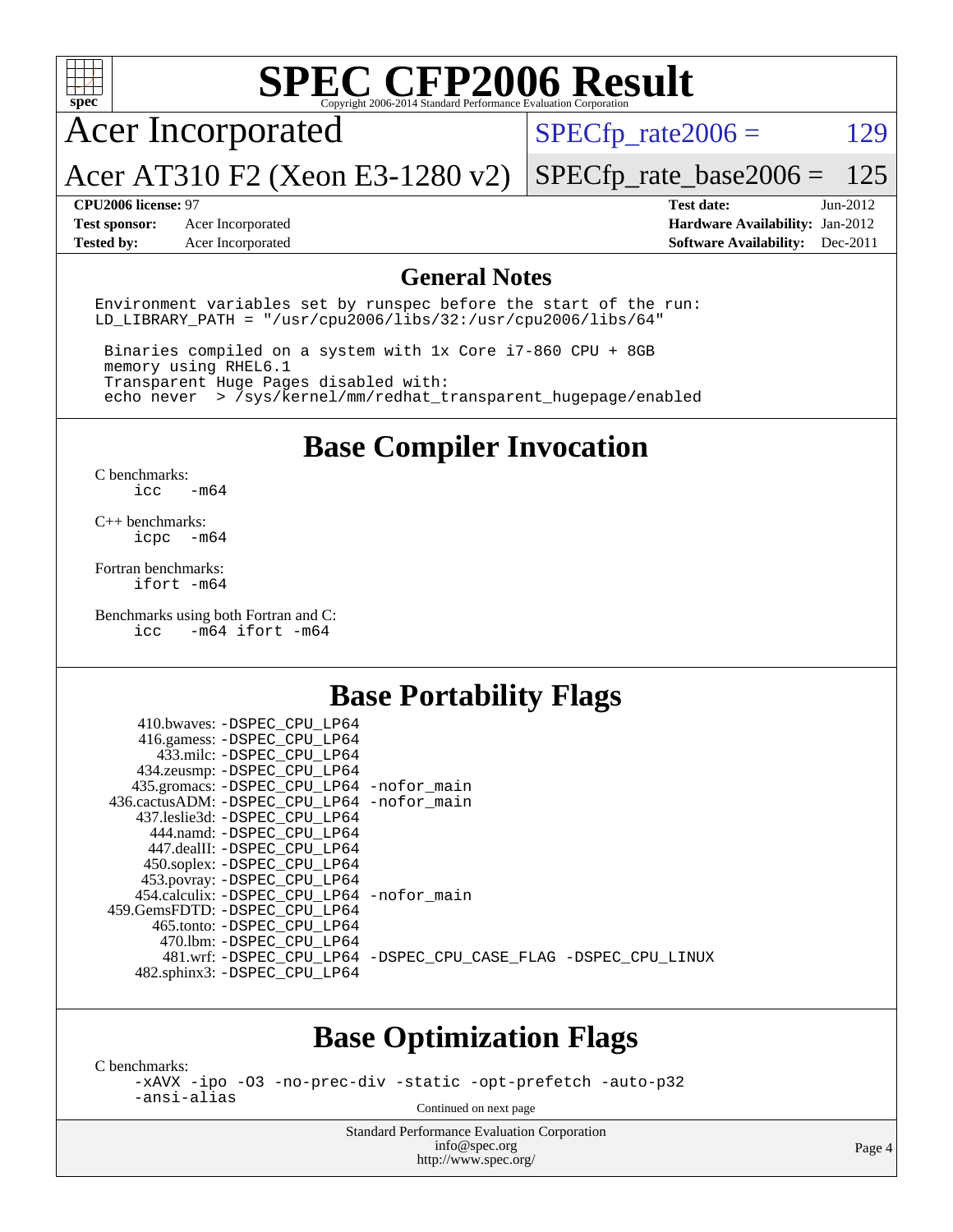

 $\text{icc}$  -m64

482.sphinx3: [icc -m32](http://www.spec.org/cpu2006/results/res2012q3/cpu2006-20120614-22884.flags.html#user_peakCCLD482_sphinx3_intel_icc_a6a621f8d50482236b970c6ac5f55f93)

[C++ benchmarks \(except as noted below\):](http://www.spec.org/auto/cpu2006/Docs/result-fields.html#CXXbenchmarksexceptasnotedbelow) [icpc -m64](http://www.spec.org/cpu2006/results/res2012q3/cpu2006-20120614-22884.flags.html#user_CXXpeak_intel_icpc_64bit_bedb90c1146cab66620883ef4f41a67e)

450.soplex: [icpc -m32](http://www.spec.org/cpu2006/results/res2012q3/cpu2006-20120614-22884.flags.html#user_peakCXXLD450_soplex_intel_icpc_4e5a5ef1a53fd332b3c49e69c3330699)

[Fortran benchmarks](http://www.spec.org/auto/cpu2006/Docs/result-fields.html#Fortranbenchmarks): [ifort -m64](http://www.spec.org/cpu2006/results/res2012q3/cpu2006-20120614-22884.flags.html#user_FCpeak_intel_ifort_64bit_ee9d0fb25645d0210d97eb0527dcc06e)

[Benchmarks using both Fortran and C](http://www.spec.org/auto/cpu2006/Docs/result-fields.html#BenchmarksusingbothFortranandC):<br>icc -m64 ifort -m64  $-m64$  ifort  $-m64$ 

## **[Peak Portability Flags](http://www.spec.org/auto/cpu2006/Docs/result-fields.html#PeakPortabilityFlags)**

| 410.bwaves: - DSPEC CPU LP64                |  |
|---------------------------------------------|--|
| 416.gamess: -DSPEC_CPU_LP64                 |  |
| 433.milc: -DSPEC CPU LP64                   |  |
| 434.zeusmp: - DSPEC_CPU_LP64                |  |
| 435.gromacs: -DSPEC_CPU_LP64 -nofor_main    |  |
| 436.cactusADM: -DSPEC CPU LP64 -nofor main  |  |
| 437.leslie3d: -DSPEC CPU LP64               |  |
| 444.namd: - DSPEC CPU LP64                  |  |
| 447.dealII: -DSPEC CPU LP64                 |  |
| 453.povray: -DSPEC_CPU_LP64                 |  |
| 454.calculix: - DSPEC CPU LP64 - nofor main |  |
| 465.tonto: - DSPEC CPU LP64                 |  |

Continued on next page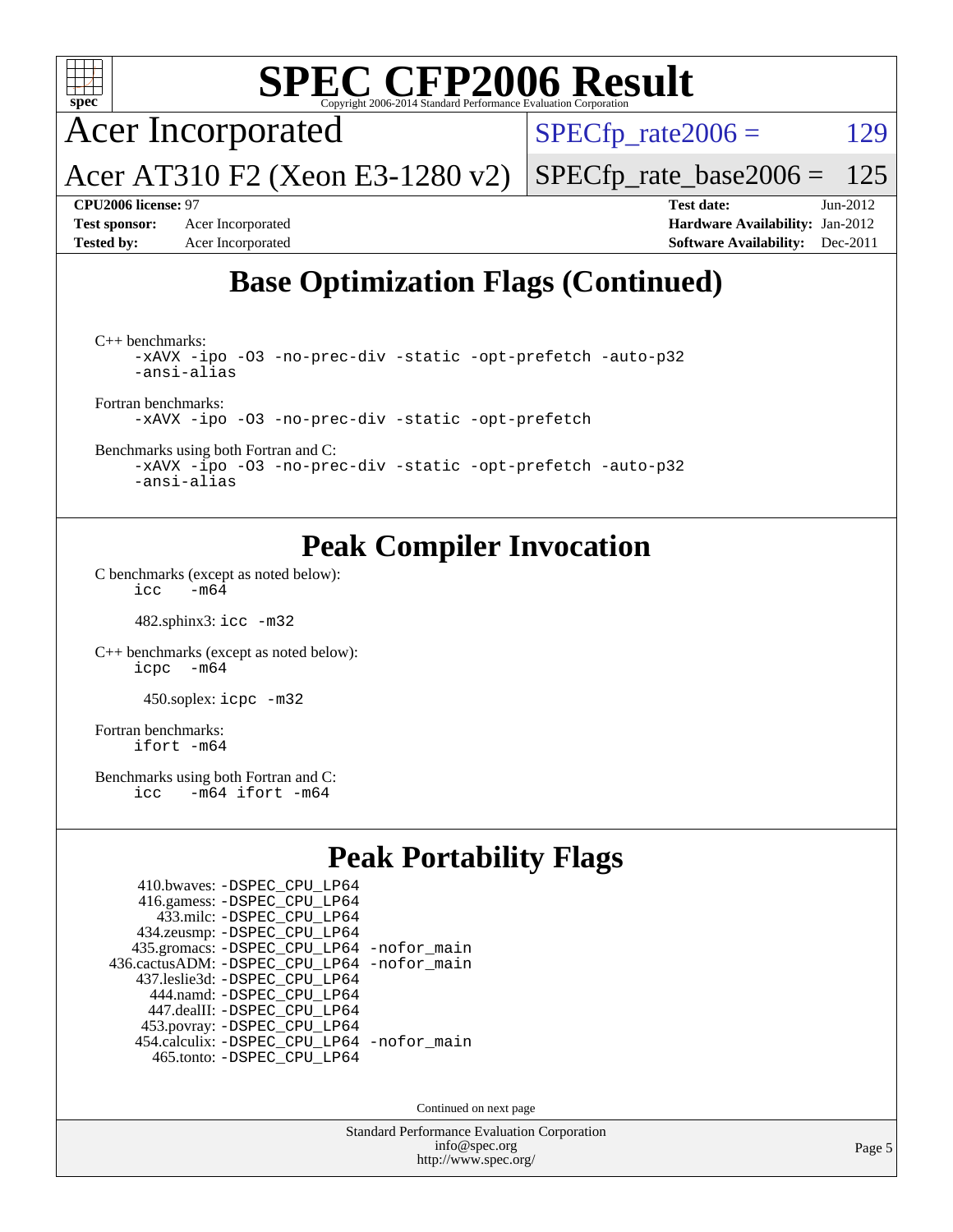

# **[SPEC CFP2006 Result](http://www.spec.org/auto/cpu2006/Docs/result-fields.html#SPECCFP2006Result)**

Acer Incorporated

 $SPECTp_rate2006 = 129$ 

Acer AT310 F2 (Xeon E3-1280 v2)  $SPECTp\_rate\_base2006 = 125$ 

**[CPU2006 license:](http://www.spec.org/auto/cpu2006/Docs/result-fields.html#CPU2006license)** 97 **[Test date:](http://www.spec.org/auto/cpu2006/Docs/result-fields.html#Testdate)** Jun-2012 **[Test sponsor:](http://www.spec.org/auto/cpu2006/Docs/result-fields.html#Testsponsor)** Acer Incorporated **[Hardware Availability:](http://www.spec.org/auto/cpu2006/Docs/result-fields.html#HardwareAvailability)** Jan-2012 **[Tested by:](http://www.spec.org/auto/cpu2006/Docs/result-fields.html#Testedby)** Acer Incorporated **[Software Availability:](http://www.spec.org/auto/cpu2006/Docs/result-fields.html#SoftwareAvailability)** Dec-2011

# **[Peak Portability Flags \(Continued\)](http://www.spec.org/auto/cpu2006/Docs/result-fields.html#PeakPortabilityFlags)**

470.lbm: [-DSPEC\\_CPU\\_LP64](http://www.spec.org/cpu2006/results/res2012q3/cpu2006-20120614-22884.flags.html#suite_peakPORTABILITY470_lbm_DSPEC_CPU_LP64)

481.wrf: [-DSPEC\\_CPU\\_LP64](http://www.spec.org/cpu2006/results/res2012q3/cpu2006-20120614-22884.flags.html#suite_peakPORTABILITY481_wrf_DSPEC_CPU_LP64) [-DSPEC\\_CPU\\_CASE\\_FLAG](http://www.spec.org/cpu2006/results/res2012q3/cpu2006-20120614-22884.flags.html#b481.wrf_peakCPORTABILITY_DSPEC_CPU_CASE_FLAG) [-DSPEC\\_CPU\\_LINUX](http://www.spec.org/cpu2006/results/res2012q3/cpu2006-20120614-22884.flags.html#b481.wrf_peakCPORTABILITY_DSPEC_CPU_LINUX)

# **[Peak Optimization Flags](http://www.spec.org/auto/cpu2006/Docs/result-fields.html#PeakOptimizationFlags)**

[C benchmarks](http://www.spec.org/auto/cpu2006/Docs/result-fields.html#Cbenchmarks):

433.milc:  $-x$ AVX(pass 2)  $-p$ rof-gen(pass 1)  $-p$ po(pass 2)  $-03$ (pass 2) [-no-prec-div](http://www.spec.org/cpu2006/results/res2012q3/cpu2006-20120614-22884.flags.html#user_peakPASS2_CFLAGSPASS2_LDFLAGS433_milc_f-no-prec-div)(pass 2) [-prof-use](http://www.spec.org/cpu2006/results/res2012q3/cpu2006-20120614-22884.flags.html#user_peakPASS2_CFLAGSPASS2_LDFLAGS433_milc_prof_use_bccf7792157ff70d64e32fe3e1250b55)(pass 2) [-static](http://www.spec.org/cpu2006/results/res2012q3/cpu2006-20120614-22884.flags.html#user_peakOPTIMIZE433_milc_f-static) [-auto-ilp32](http://www.spec.org/cpu2006/results/res2012q3/cpu2006-20120614-22884.flags.html#user_peakCOPTIMIZE433_milc_f-auto-ilp32)

 $470$ .lbm: basepeak = yes

482.sphinx3: [-xAVX](http://www.spec.org/cpu2006/results/res2012q3/cpu2006-20120614-22884.flags.html#user_peakOPTIMIZE482_sphinx3_f-xAVX) [-ipo](http://www.spec.org/cpu2006/results/res2012q3/cpu2006-20120614-22884.flags.html#user_peakOPTIMIZE482_sphinx3_f-ipo) [-O3](http://www.spec.org/cpu2006/results/res2012q3/cpu2006-20120614-22884.flags.html#user_peakOPTIMIZE482_sphinx3_f-O3) [-no-prec-div](http://www.spec.org/cpu2006/results/res2012q3/cpu2006-20120614-22884.flags.html#user_peakOPTIMIZE482_sphinx3_f-no-prec-div) [-unroll2](http://www.spec.org/cpu2006/results/res2012q3/cpu2006-20120614-22884.flags.html#user_peakCOPTIMIZE482_sphinx3_f-unroll_784dae83bebfb236979b41d2422d7ec2)

[C++ benchmarks:](http://www.spec.org/auto/cpu2006/Docs/result-fields.html#CXXbenchmarks)

444.namd:  $-x$ AVX(pass 2)  $-p$ rof-gen(pass 1)  $-p$ po(pass 2)  $-03$ (pass 2) [-no-prec-div](http://www.spec.org/cpu2006/results/res2012q3/cpu2006-20120614-22884.flags.html#user_peakPASS2_CXXFLAGSPASS2_LDFLAGS444_namd_f-no-prec-div)(pass 2) [-prof-use](http://www.spec.org/cpu2006/results/res2012q3/cpu2006-20120614-22884.flags.html#user_peakPASS2_CXXFLAGSPASS2_LDFLAGS444_namd_prof_use_bccf7792157ff70d64e32fe3e1250b55)(pass 2) [-fno-alias](http://www.spec.org/cpu2006/results/res2012q3/cpu2006-20120614-22884.flags.html#user_peakCXXOPTIMIZE444_namd_f-no-alias_694e77f6c5a51e658e82ccff53a9e63a) [-auto-ilp32](http://www.spec.org/cpu2006/results/res2012q3/cpu2006-20120614-22884.flags.html#user_peakCXXOPTIMIZE444_namd_f-auto-ilp32)

447.dealII: basepeak = yes

 450.soplex: [-xAVX](http://www.spec.org/cpu2006/results/res2012q3/cpu2006-20120614-22884.flags.html#user_peakPASS2_CXXFLAGSPASS2_LDFLAGS450_soplex_f-xAVX)(pass 2) [-prof-gen](http://www.spec.org/cpu2006/results/res2012q3/cpu2006-20120614-22884.flags.html#user_peakPASS1_CXXFLAGSPASS1_LDFLAGS450_soplex_prof_gen_e43856698f6ca7b7e442dfd80e94a8fc)(pass 1) [-ipo](http://www.spec.org/cpu2006/results/res2012q3/cpu2006-20120614-22884.flags.html#user_peakPASS2_CXXFLAGSPASS2_LDFLAGS450_soplex_f-ipo)(pass 2) [-O3](http://www.spec.org/cpu2006/results/res2012q3/cpu2006-20120614-22884.flags.html#user_peakPASS2_CXXFLAGSPASS2_LDFLAGS450_soplex_f-O3)(pass 2) [-no-prec-div](http://www.spec.org/cpu2006/results/res2012q3/cpu2006-20120614-22884.flags.html#user_peakPASS2_CXXFLAGSPASS2_LDFLAGS450_soplex_f-no-prec-div)(pass 2) [-prof-use](http://www.spec.org/cpu2006/results/res2012q3/cpu2006-20120614-22884.flags.html#user_peakPASS2_CXXFLAGSPASS2_LDFLAGS450_soplex_prof_use_bccf7792157ff70d64e32fe3e1250b55)(pass 2) [-opt-malloc-options=3](http://www.spec.org/cpu2006/results/res2012q3/cpu2006-20120614-22884.flags.html#user_peakOPTIMIZE450_soplex_f-opt-malloc-options_13ab9b803cf986b4ee62f0a5998c2238)

 453.povray: [-xAVX](http://www.spec.org/cpu2006/results/res2012q3/cpu2006-20120614-22884.flags.html#user_peakPASS2_CXXFLAGSPASS2_LDFLAGS453_povray_f-xAVX)(pass 2) [-prof-gen](http://www.spec.org/cpu2006/results/res2012q3/cpu2006-20120614-22884.flags.html#user_peakPASS1_CXXFLAGSPASS1_LDFLAGS453_povray_prof_gen_e43856698f6ca7b7e442dfd80e94a8fc)(pass 1) [-ipo](http://www.spec.org/cpu2006/results/res2012q3/cpu2006-20120614-22884.flags.html#user_peakPASS2_CXXFLAGSPASS2_LDFLAGS453_povray_f-ipo)(pass 2) [-O3](http://www.spec.org/cpu2006/results/res2012q3/cpu2006-20120614-22884.flags.html#user_peakPASS2_CXXFLAGSPASS2_LDFLAGS453_povray_f-O3)(pass 2) [-no-prec-div](http://www.spec.org/cpu2006/results/res2012q3/cpu2006-20120614-22884.flags.html#user_peakPASS2_CXXFLAGSPASS2_LDFLAGS453_povray_f-no-prec-div)(pass 2) [-prof-use](http://www.spec.org/cpu2006/results/res2012q3/cpu2006-20120614-22884.flags.html#user_peakPASS2_CXXFLAGSPASS2_LDFLAGS453_povray_prof_use_bccf7792157ff70d64e32fe3e1250b55)(pass 2) [-unroll4](http://www.spec.org/cpu2006/results/res2012q3/cpu2006-20120614-22884.flags.html#user_peakCXXOPTIMIZE453_povray_f-unroll_4e5e4ed65b7fd20bdcd365bec371b81f) [-ansi-alias](http://www.spec.org/cpu2006/results/res2012q3/cpu2006-20120614-22884.flags.html#user_peakCXXOPTIMIZE453_povray_f-ansi-alias)

[Fortran benchmarks](http://www.spec.org/auto/cpu2006/Docs/result-fields.html#Fortranbenchmarks):

410.bwaves:  $-xAUX(pass 2)$  -prof-qen(pass 1) [-ipo](http://www.spec.org/cpu2006/results/res2012q3/cpu2006-20120614-22884.flags.html#user_peakPASS2_FFLAGSPASS2_LDFLAGS410_bwaves_f-ipo)(pass 2) [-O3](http://www.spec.org/cpu2006/results/res2012q3/cpu2006-20120614-22884.flags.html#user_peakPASS2_FFLAGSPASS2_LDFLAGS410_bwaves_f-O3)(pass 2) [-no-prec-div](http://www.spec.org/cpu2006/results/res2012q3/cpu2006-20120614-22884.flags.html#user_peakPASS2_FFLAGSPASS2_LDFLAGS410_bwaves_f-no-prec-div)(pass 2) [-prof-use](http://www.spec.org/cpu2006/results/res2012q3/cpu2006-20120614-22884.flags.html#user_peakPASS2_FFLAGSPASS2_LDFLAGS410_bwaves_prof_use_bccf7792157ff70d64e32fe3e1250b55)(pass 2) [-static](http://www.spec.org/cpu2006/results/res2012q3/cpu2006-20120614-22884.flags.html#user_peakOPTIMIZE410_bwaves_f-static)

 416.gamess: [-xAVX](http://www.spec.org/cpu2006/results/res2012q3/cpu2006-20120614-22884.flags.html#user_peakPASS2_FFLAGSPASS2_LDFLAGS416_gamess_f-xAVX)(pass 2) [-prof-gen](http://www.spec.org/cpu2006/results/res2012q3/cpu2006-20120614-22884.flags.html#user_peakPASS1_FFLAGSPASS1_LDFLAGS416_gamess_prof_gen_e43856698f6ca7b7e442dfd80e94a8fc)(pass 1) [-ipo](http://www.spec.org/cpu2006/results/res2012q3/cpu2006-20120614-22884.flags.html#user_peakPASS2_FFLAGSPASS2_LDFLAGS416_gamess_f-ipo)(pass 2) [-O3](http://www.spec.org/cpu2006/results/res2012q3/cpu2006-20120614-22884.flags.html#user_peakPASS2_FFLAGSPASS2_LDFLAGS416_gamess_f-O3)(pass 2) [-no-prec-div](http://www.spec.org/cpu2006/results/res2012q3/cpu2006-20120614-22884.flags.html#user_peakPASS2_FFLAGSPASS2_LDFLAGS416_gamess_f-no-prec-div)(pass 2) [-prof-use](http://www.spec.org/cpu2006/results/res2012q3/cpu2006-20120614-22884.flags.html#user_peakPASS2_FFLAGSPASS2_LDFLAGS416_gamess_prof_use_bccf7792157ff70d64e32fe3e1250b55)(pass 2) [-unroll2](http://www.spec.org/cpu2006/results/res2012q3/cpu2006-20120614-22884.flags.html#user_peakOPTIMIZE416_gamess_f-unroll_784dae83bebfb236979b41d2422d7ec2) [-inline-level=0](http://www.spec.org/cpu2006/results/res2012q3/cpu2006-20120614-22884.flags.html#user_peakOPTIMIZE416_gamess_f-inline-level_318d07a09274ad25e8d15dbfaa68ba50) [-scalar-rep-](http://www.spec.org/cpu2006/results/res2012q3/cpu2006-20120614-22884.flags.html#user_peakOPTIMIZE416_gamess_f-disablescalarrep_abbcad04450fb118e4809c81d83c8a1d) [-static](http://www.spec.org/cpu2006/results/res2012q3/cpu2006-20120614-22884.flags.html#user_peakOPTIMIZE416_gamess_f-static)

434.zeusmp: basepeak = yes

437.leslie3d: [-xAVX](http://www.spec.org/cpu2006/results/res2012q3/cpu2006-20120614-22884.flags.html#user_peakOPTIMIZE437_leslie3d_f-xAVX) [-ipo](http://www.spec.org/cpu2006/results/res2012q3/cpu2006-20120614-22884.flags.html#user_peakOPTIMIZE437_leslie3d_f-ipo) [-O3](http://www.spec.org/cpu2006/results/res2012q3/cpu2006-20120614-22884.flags.html#user_peakOPTIMIZE437_leslie3d_f-O3) [-no-prec-div](http://www.spec.org/cpu2006/results/res2012q3/cpu2006-20120614-22884.flags.html#user_peakOPTIMIZE437_leslie3d_f-no-prec-div) [-static](http://www.spec.org/cpu2006/results/res2012q3/cpu2006-20120614-22884.flags.html#user_peakOPTIMIZE437_leslie3d_f-static) [-opt-prefetch](http://www.spec.org/cpu2006/results/res2012q3/cpu2006-20120614-22884.flags.html#user_peakOPTIMIZE437_leslie3d_f-opt-prefetch)

 459.GemsFDTD: [-xAVX](http://www.spec.org/cpu2006/results/res2012q3/cpu2006-20120614-22884.flags.html#user_peakPASS2_FFLAGSPASS2_LDFLAGS459_GemsFDTD_f-xAVX)(pass 2) [-prof-gen](http://www.spec.org/cpu2006/results/res2012q3/cpu2006-20120614-22884.flags.html#user_peakPASS1_FFLAGSPASS1_LDFLAGS459_GemsFDTD_prof_gen_e43856698f6ca7b7e442dfd80e94a8fc)(pass 1) [-ipo](http://www.spec.org/cpu2006/results/res2012q3/cpu2006-20120614-22884.flags.html#user_peakPASS2_FFLAGSPASS2_LDFLAGS459_GemsFDTD_f-ipo)(pass 2) [-O3](http://www.spec.org/cpu2006/results/res2012q3/cpu2006-20120614-22884.flags.html#user_peakPASS2_FFLAGSPASS2_LDFLAGS459_GemsFDTD_f-O3)(pass 2) [-no-prec-div](http://www.spec.org/cpu2006/results/res2012q3/cpu2006-20120614-22884.flags.html#user_peakPASS2_FFLAGSPASS2_LDFLAGS459_GemsFDTD_f-no-prec-div)(pass 2) [-prof-use](http://www.spec.org/cpu2006/results/res2012q3/cpu2006-20120614-22884.flags.html#user_peakPASS2_FFLAGSPASS2_LDFLAGS459_GemsFDTD_prof_use_bccf7792157ff70d64e32fe3e1250b55)(pass 2) [-opt-malloc-options=3](http://www.spec.org/cpu2006/results/res2012q3/cpu2006-20120614-22884.flags.html#user_peakOPTIMIZE459_GemsFDTD_f-opt-malloc-options_13ab9b803cf986b4ee62f0a5998c2238)

 465.tonto: [-xAVX](http://www.spec.org/cpu2006/results/res2012q3/cpu2006-20120614-22884.flags.html#user_peakPASS2_FFLAGSPASS2_LDFLAGS465_tonto_f-xAVX)(pass 2) [-prof-gen](http://www.spec.org/cpu2006/results/res2012q3/cpu2006-20120614-22884.flags.html#user_peakPASS1_FFLAGSPASS1_LDFLAGS465_tonto_prof_gen_e43856698f6ca7b7e442dfd80e94a8fc)(pass 1) [-ipo](http://www.spec.org/cpu2006/results/res2012q3/cpu2006-20120614-22884.flags.html#user_peakPASS2_FFLAGSPASS2_LDFLAGS465_tonto_f-ipo)(pass 2) [-O3](http://www.spec.org/cpu2006/results/res2012q3/cpu2006-20120614-22884.flags.html#user_peakPASS2_FFLAGSPASS2_LDFLAGS465_tonto_f-O3)(pass 2) [-no-prec-div](http://www.spec.org/cpu2006/results/res2012q3/cpu2006-20120614-22884.flags.html#user_peakPASS2_FFLAGSPASS2_LDFLAGS465_tonto_f-no-prec-div)(pass 2) [-prof-use](http://www.spec.org/cpu2006/results/res2012q3/cpu2006-20120614-22884.flags.html#user_peakPASS2_FFLAGSPASS2_LDFLAGS465_tonto_prof_use_bccf7792157ff70d64e32fe3e1250b55)(pass 2) [-unroll4](http://www.spec.org/cpu2006/results/res2012q3/cpu2006-20120614-22884.flags.html#user_peakOPTIMIZE465_tonto_f-unroll_4e5e4ed65b7fd20bdcd365bec371b81f) [-auto](http://www.spec.org/cpu2006/results/res2012q3/cpu2006-20120614-22884.flags.html#user_peakOPTIMIZE465_tonto_f-auto) [-inline-calloc](http://www.spec.org/cpu2006/results/res2012q3/cpu2006-20120614-22884.flags.html#user_peakOPTIMIZE465_tonto_f-inline-calloc) [-opt-malloc-options=3](http://www.spec.org/cpu2006/results/res2012q3/cpu2006-20120614-22884.flags.html#user_peakOPTIMIZE465_tonto_f-opt-malloc-options_13ab9b803cf986b4ee62f0a5998c2238)

Continued on next page

```
Standard Performance Evaluation Corporation
  info@spec.org
http://www.spec.org/
```